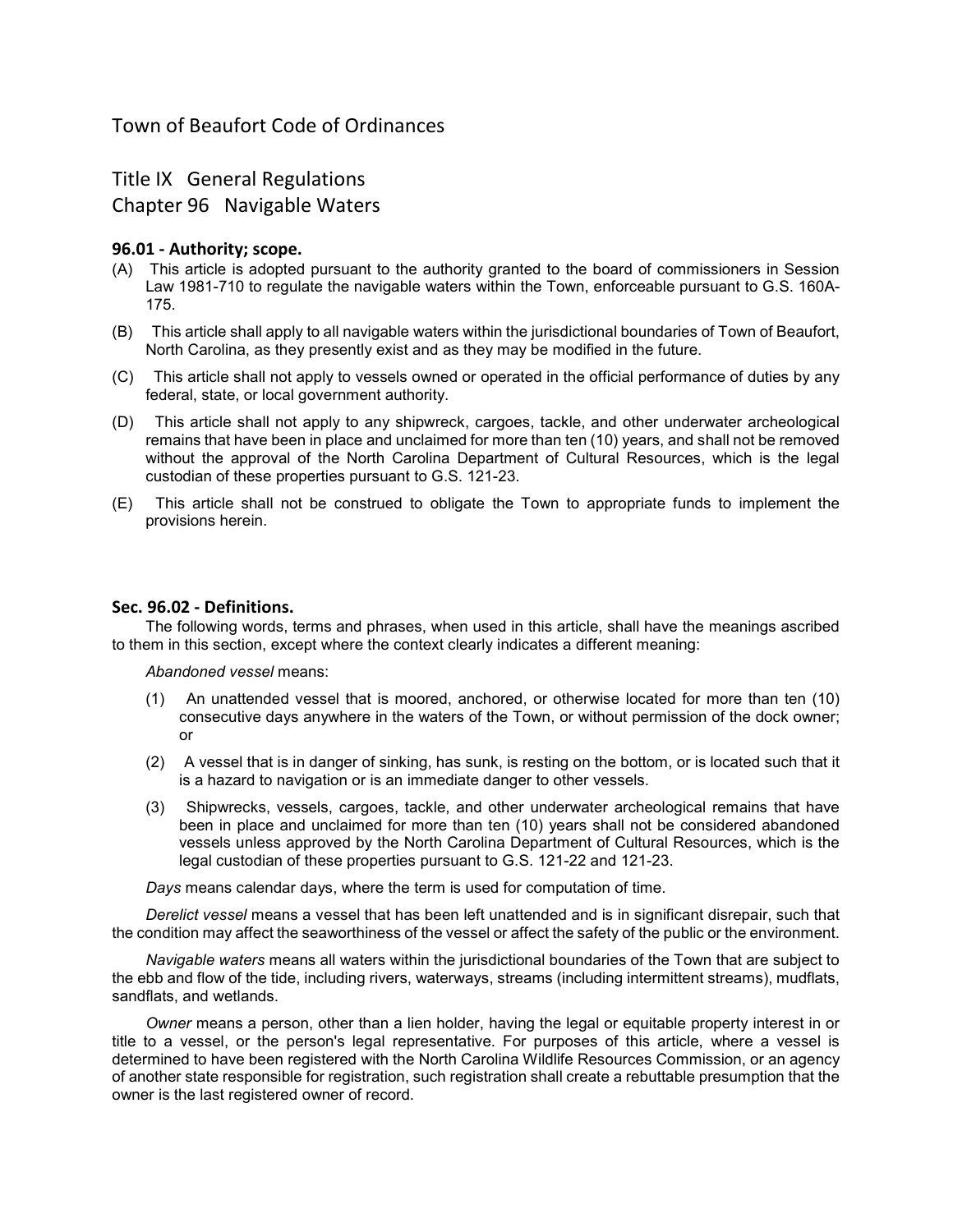Person means an individual, partnership, firm, corporation, association, or other entity.

Police Chief means the Police Chief of Town of Beaufort, or such duly authorized agent of the Police Chief.

Vessel means every description of watercraft or structure, other than a seaplane on the water, used or capable of being used as a means of transportation or habitation on the water.

#### 96.03 - Anchoring; docking; mooring: interference with navigation.

- (A) It shall be unlawful for any person, except in the case of emergency or as required for maintenance dredging, to anchor, moor, raft-up or permit to be anchored, moored or rafted-up, or operate, any vessel or carry on any activity including but not limited to the placing of crab traps, anchor lines, anchors, mooring buoys, pilings or similar objects in a manner which shall constitute a hazard to navigation, interfere with another vessel, or for which a permit has not been issued by the appropriate government agency. Anchoring under bridges or in or adjacent to heavily traveled channels shall constitute interference if done during periods of heavy vessel traffic.
- (B) It shall be unlawful for any person to anchor, dock, moor, or store any vessel in the waters of the Town for more than ten (10) days in a thirty-day period in any calendar year, except at a private dock or marina.
- (C) For its first ten (10) days in Town waters in any thirty-day period in any calendar year, any transient vessel legally anchored and attended shall be deemed to have anchorage permission for provisioning, repairs, tourism, and recreational use, unless such permission is revoked in writing by the Police Chief for any of the reasons given below:
	- (1) The vessel has dragged anchor, or is moored or anchored in an unauthorized area or in a marked channel;
	- (2) Unless exempt pursuant to G.S. 75A-7, the vessel displays no evidence of current state, federal, or foreign registration, or, when asked by the Police Chief, the owner or operator of the vessel fails to present a current registration, cruising permit, or other official documentation of ownership upon which he or she is named as the owner or operator.
	- (3) The vessel is left unattended for a period exceeding twenty-four (24) hours. "Unattended" shall mean for the purposes of this section that the owner or operator has not been found on the boat or in its immediate vicinity and has failed to respond to any posting or citation left by the Police Chief;
	- (4) The vessel is slept on but is not equipped with a holding tank or the owner or operator fails to provide the Police Chief with receipts for regular weekly pump outs of the vessel's holding tank;
	- (5) Law enforcement officers have responded to complaints of excessive noise, thefts, firearms violations, controlled substance violations, or other disturbances of possible danger to the environment or any person, emanating from the vessel or its crew;
	- (6) The vessel is at any time within seventy-five (75) feet of any other legally anchored vessel, or any private, properly permitted mooring or private, properly permitted dock or marina without the written permission of the owner;
	- (7) The vessel does not display proper anchor lights;
	- (8) If the Police Chief, or his designee, determines there are safety-related or environmental reasons for denying permission during a particular period of time, or in a particular place, or in a particular manner.
- (D) Within 4 hours of a hurricane warning being declared, each vessel operator shall secure their vessel to prevent the vessel, and/or its parts or contents from damaging the property of others.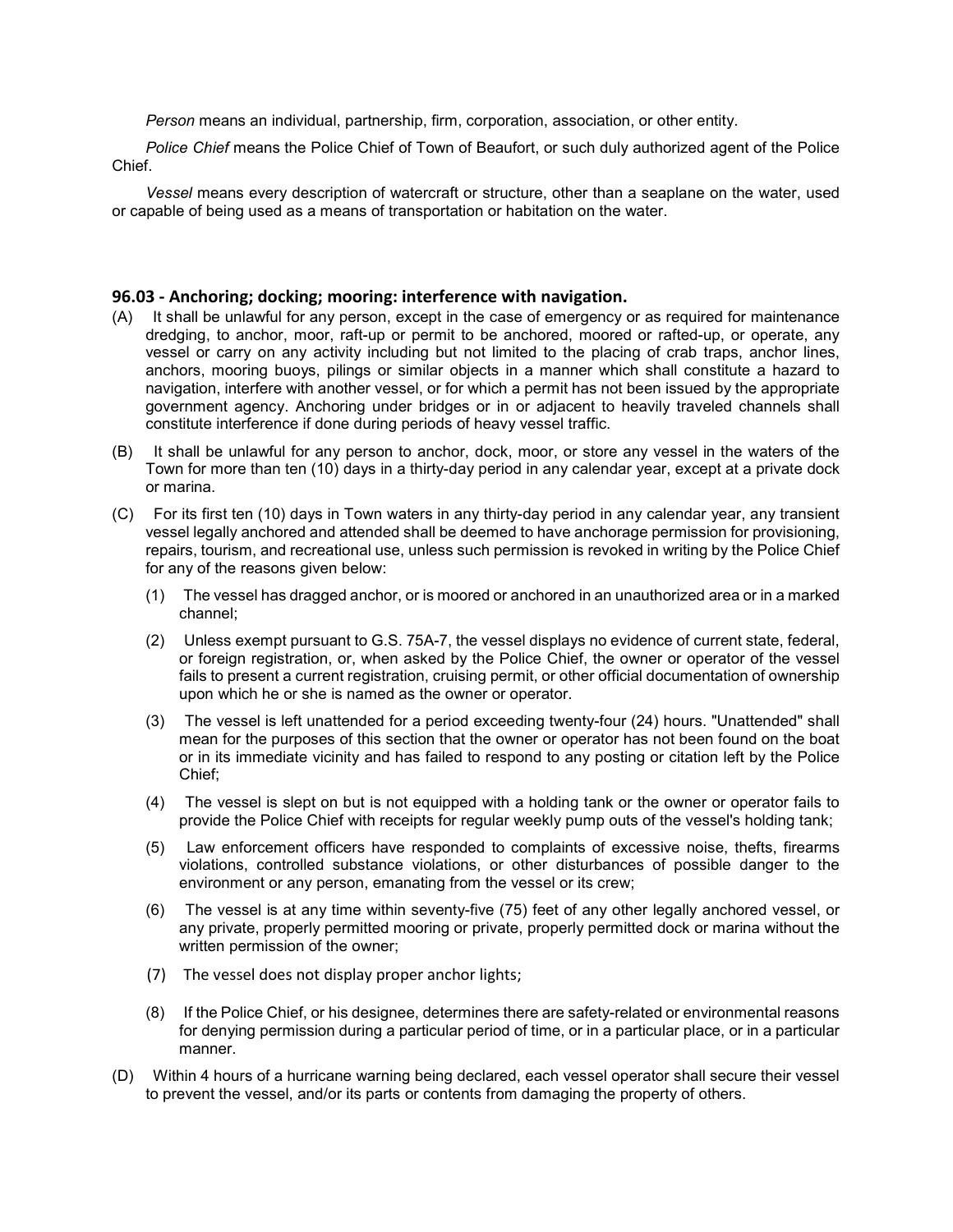- (E) It shall be unlawful to anchor vessels without ground tackle to hold the vessel at anchor. Vessels at anchor shall maintain a firm anchor and the operator shall ensure that the vessel is not slipping anchor and changing its location.
- (F) When necessary, the Police Chief may act or may join in action with other agencies to determine and abate any unsafe or environmentally hazardous conditions, by towing, relocating, removing any vessel, or taking any other action reasonably necessary.
- (G) The Police Chief shall post unattended vessels which are in violation. The Police Chief shall then continue to monitor the violating vessel until ten (10) days have elapsed from the date of the posting. If the person in control of the vessel returns, or contacts the office of the Police Chief, and abates the violation within that time, no further actions, other than payment of accrued fees, need to be taken.
- (H) If the owner of any unattended vessel anchored, moored docked or stored in Town waters fails to respond to notices or pay fines and fees as required by this section for more than ten (10) days from the posting, the vessel may be taken into custody by the Police Chief and stored in a safe place of storage.
- (I) The owner shall be responsible for the costs of towing and storage of the vessel. Any vessel towed, removed, relocated or impounded shall be subject to a lien pursuant to G.S. 44A.

## 96.04 - Derelict vessels prohibited.

- (A) It shall be unlawful to anchor, moor or ground on the public land or waters of this Town or on private property without permission of the property owner, any derelict vessel. Indicators that a vessel is derelict, include but are not limited to, the following:
	- (1) Improper, non-working, or no anchor light, which is a hazard to navigation, when combined with an owner/operator who is not attending the vessel;
	- (2) Vessel is neglected, or substantially dismantled, or improperly maintained, or is not able to be used for navigation as intended;
	- (3) Vessel does not comply with current registration requirements, when combined with an owner/operator who is not attending the vessel;
	- (4) Vessel is barnacle-laden;
	- (5) Vessel interior is exposed to the elements (rain, waves, etc.);
	- (6) Vessel is listing;
	- (7) Vessel is aground;
	- (8) Vessel is in danger or breaking its mooring; or
	- (9) Vessel is sinking.
- (B) Upon identifying a derelict vessel, the Police Chief shall post a notice on board the vessel, and shall attempt to notify the owner by certified mail or personal delivery of notice. The notice shall:
	- (1) Describe the vessel and location of the vessel, however the notice posted aboard the vessel need not include description and location;
	- (2) Identify the condition(s) that must be corrected;
	- (3) Inform the owner that the identified conditions must be corrected, or the vessel must be removed from the waters or public lands and the affected surrounding environmental area restored, within ten (10) days of the date the notice is posted aboard the vessel;
	- (4) Inform the owner that failure to meet the ten-day deadline will result in the vessel being deemed abandoned, subject the owner to civil/criminal penalties, and that all costs associated with removal and disposition of the vessel and restoration of the affected surrounding environmental areas will be the responsibility of the owner;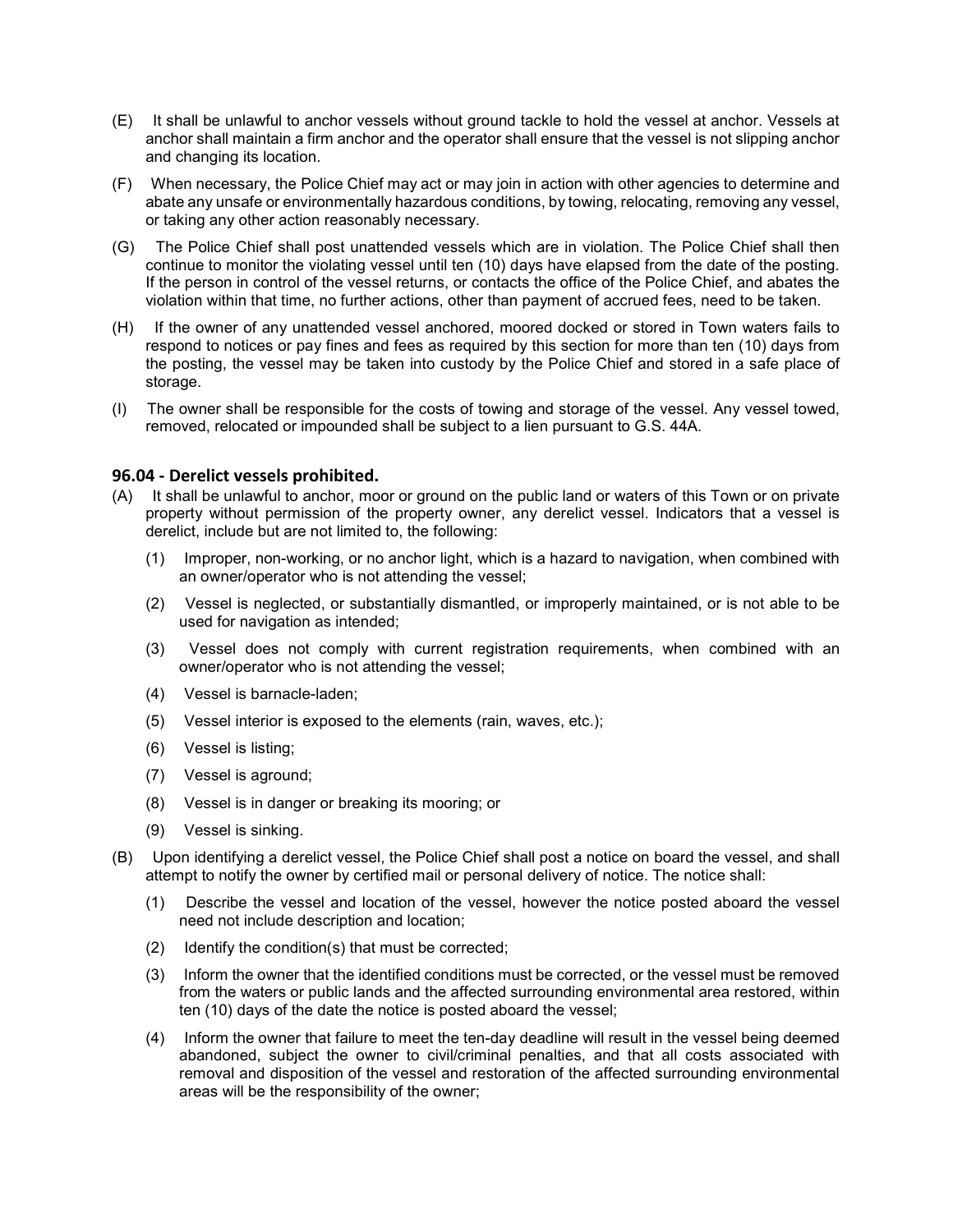- (5) Inform the owner that within ten (10) calendar days of the posting of the notice above-described he may request a hearing before the Town's Manager regarding the status of the vessel, with the right to appeal any order adverse to such owner within ten (10) calendar days to Carteret County District Court.
- (6) The notice provisions of this section may be waived by the Police Chief in circumstances in which identifying the owner of a vessel is impractical [by way of example, for vessels not displaying state or federal registration/documentation] or under circumstances in which posting a notice on a vessel is impractical [by way of example, for vessels which are completely or mostly submerged or located such that approaching the vessel for the purposes of affixing or posting a notice gives a risk of damage to a Town vessel or a risk of harm to the Police Chief or other Town representative].
- (C) Failure of the owner to correct the dangerous condition, or remove the vessel from the waters or public lands of the Town within ten (10) days, after notice, shall cause the vessel to be defined as an abandoned vessel, and disposed pursuant to section 96.05.

## 96.05 - Abandoned vessels prohibited.

- (A) It shall be unlawful to abandon a vessel on the public land, submerged land, or waters of this Town or on private property without permission of the property owner. This section does not apply to persons who abandon a vessel in an emergency for the safety of the persons onboard; however, after the emergency is over, the owner and operator of the abandoned vessel shall notify the Town Police Chief's office or the United States Coast Guard and must remove the vessel within ten (10) days.
- (B) Upon identifying an abandoned vessel, the Police Chief shall post a notice on board the vessel, and shall attempt to notify the owner by certified mail or personal delivery of notice.
	- (1) Describe the vessel and location of the vessel, however the notice posted aboard the vessel need not include description and location;
	- (2) Inform the owner that the vessel must be removed from the waters or public lands and the affected surrounding environmental area restored, and/or claimed upon payment of all fines and fees, within ten (10) days of the date the notice is posted aboard the vessel;
	- (3) Inform the owner that failure to meet the ten (10) day deadline will result in the vessel being deemed abandoned, subject the owner to civil/criminal penalties, and that all costs associated with publication of notice, removal and disposition of the vessel and restoration of the affected surrounding environmental areas will be the responsibility of the owner.
	- (6) Inform the owner that within ten (10) calendar days of the posting of the notice above-described he may request a hearing before the Town Manager regarding the status of the vessel, with the right to appeal any order adverse to such owner within ten (10) calendar days to Carteret County District Court.
	- (7) The notice provisions of this section may be waived by the Police Chief in circumstances in which identifying the owner of a vessel is impractical [by way of example, for vessels not displaying state or federal registration/documentation] or under circumstances in which posting a notice on a vessel is impractical [by way of example, for vessels which are completely or mostly submerged or located such that approaching the vessel for the purposes of affixing or posting a notice gives a risk of damage to a Town vessel or a risk of harm to the Police Chief or other Town representative].
- (C) After the notice and hearing provisions described above, any abandoned vessel located on or below any navigable waters, or beached, or grounded adjacent thereto may be removed or relocated and impounded by the Police Chief.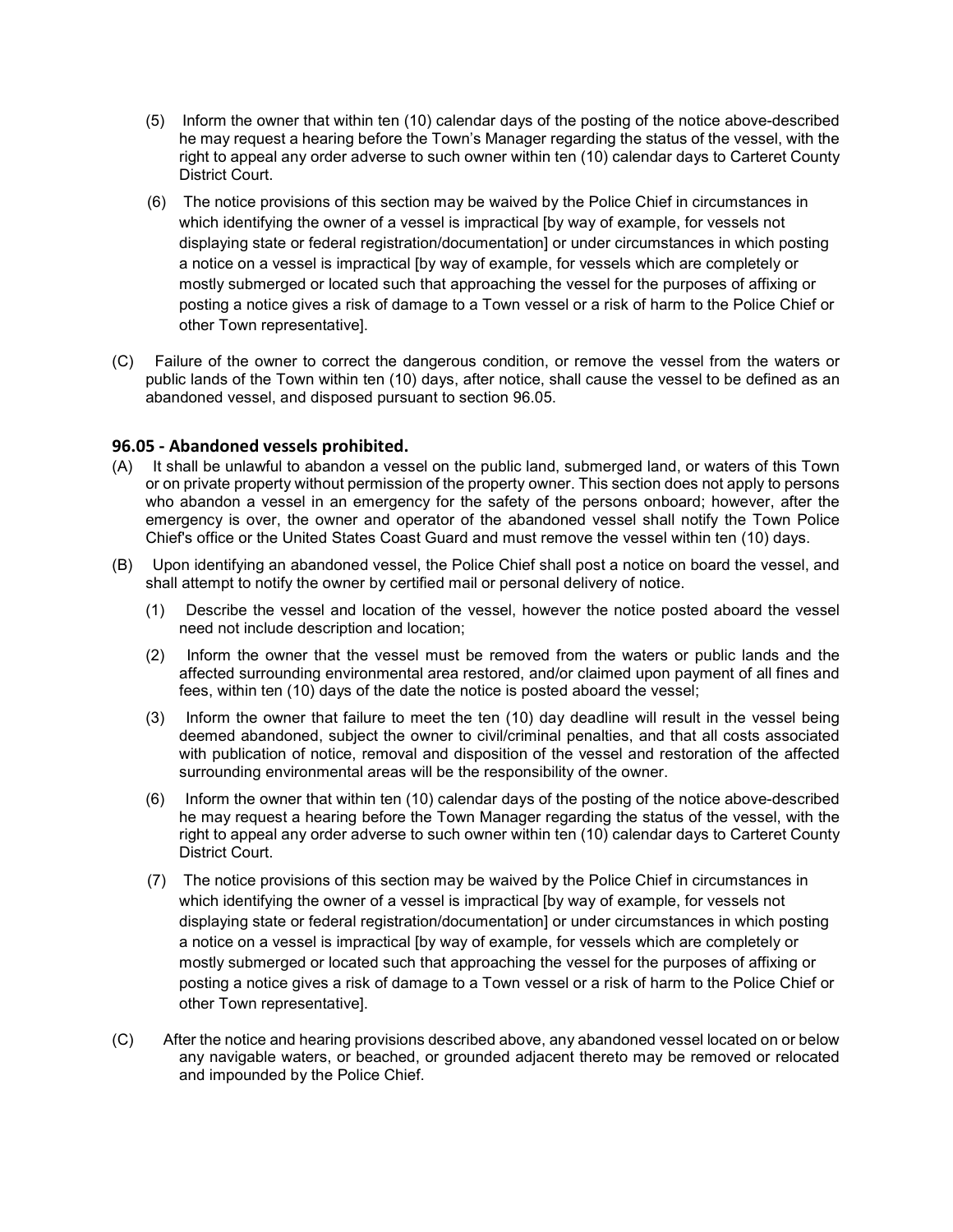(D) The owner shall be responsible for all costs of towing, relocation, removal and storage of the vessel, and restoration of the area surrounding the vessel, including costs owed to a third party, and costs incurred by the Town or the Police Chief. Any vessel towed, removed, relocated or impounded shall be subject to a lien pursuant to G.S. 44A.

## 96.06 - Enforcement responsibility and authority.

- (A) The Police Chief of the Town, or any law enforcement officer with territorial jurisdiction is authorized and empowered to enforce this article.
- (B) Upon obtaining an administrative warrant in accordance with the provisions of North Carolina General Statute Ch. 15, Art. 4A (G.S. 15-27.2), the Police Chief is authorized to board any vessel as required to enforce the provisions of this article, or any federal or state law, and such boarding in the performance of official duties shall not constitute a trespass.
- (C) The Police Chief is authorized to seize, tow, remove or relocate from the public waters, and to store or dock the vessel in a safe place that, as a result of arresting the operator, or taking any enforcement action that would render the vessel unattended, or without an operator of suitable age, discretion and competence.
- (D) The Police Chief is authorized to remove and dispose of crab traps, anchor lines, anchors, mooring buoys, pilings or similar objects which violate the provisions of section 96.03(A) above.
- (E) The Town or the Police Chief may use staff, equipment, and material under its control or provided by any cooperating federal, state, or local government or agency; may authorize or contract with any private agent or contractor it deems appropriate; or may authorize or contract with any federal, state, or local government or agency for the removal, storage, or disposal of an abandoned vessel and restoration of the affected area.
- (F) The method of removal, storage or disposal of the abandoned vessel, whether by the owner, a third party, the Police Chief, the Town or the state, must comply with all applicable federal and state laws, regulations, and rules.
- (G) The owner shall be responsible for all costs of towing, relocation, removal and storage of the vessel, including costs owed to a third party, and costs incurred by the Town or the Police Chief.
- (H) The Town, elected officials, the Town Police Chief, any law enforcement officer, or any contractor or any employee or agent thereof, acting under this article to remove or relocate a vessel from public waters shall be held harmless for all damages to the vessel resulting from such removal or relocation, unless the damage results from gross negligence or willful misconduct.

## 96.07 - Penalties for violation.

- (A) Criminal penalties.
	- (1) A violation of this Chapter shall be deemed a class 3 misdemeanor punishable to the extent provided in G.S. 14-4, and shall carry a fine of one hundred dollars (\$100.00) per offense. A violation that either reoccurs or continues without cessation twenty-four (24) hours after a person has been criminally charged, either by arrest or citation, shall constitute a separate offense.
	- (2) A conviction under this section does not bar the assessment and collection of the civil remedies provided in this article.
- (B) Civil remedies. In addition to, or in lieu of any criminal penalties set forth herein, any person, firm or corporation violating any provisions of this article shall be subject to civil penalties as follows:
	- (1) A violation of sections 96.03, 96.04, and 96.05 of this article shall be subject to a civil remedy in the amount of five hundred dollars (\$500.00) per offense. A violation that either reoccurs or continues without cessation after a twenty-four (24) hours period shall constitute a separate offense.